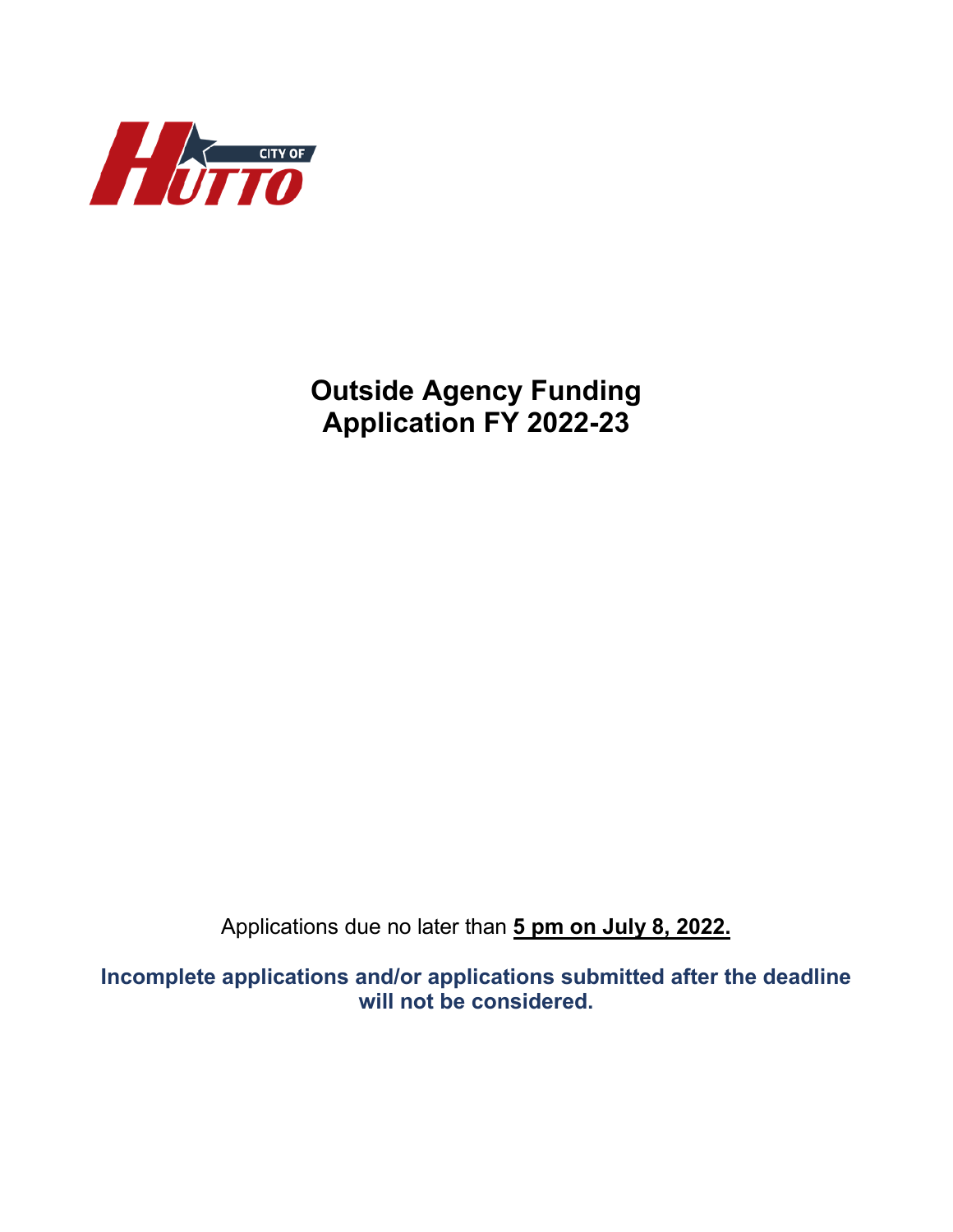### Instructions:

- 1. Review all funding criteria and documentation requirements prior to completing the application.
- 2. Complete application.
- Compile required attachments
	- a. Current Board Members (name and profession)
	- b. Board Policy
	- c. Articles of Incorporation
	- d. Financial Audit (most recent), Management Letter & Response
	- e. IRS Letter of Tax Status
	- f. IRS Form 990 (most recent)
	- g. Current Year Balance Sheet (indicate ending month)
	- h. Prior Year Balance Sheet
	- i. Volunteer Policies
	- j. Staff Organizational Chart
	- k. Organizational Evaluation Tool and/or Performance Measures
	- l. Letters of Support (Optional)

If unable to provide any of the above attachments, a narrative must be provided as to why the attachment(s) cannot be submitted.

- 4. Submit two (2) copies of the funding application and two sets of attachments.
	- One copy should be submitted unbound and unstapled.
	- The second copy should be an electronic version of the application and all supporting documents.

Packets will be distributed to Council Members and City staff for review. Make sure all required attachments are included.

Completed application packets should be directed to:

City of Hutto Attention: Kristi Robich 500 W. Live Oak Hutto, TX 78634 512-759-4059

Kristi.Robich@HuttoTX.gov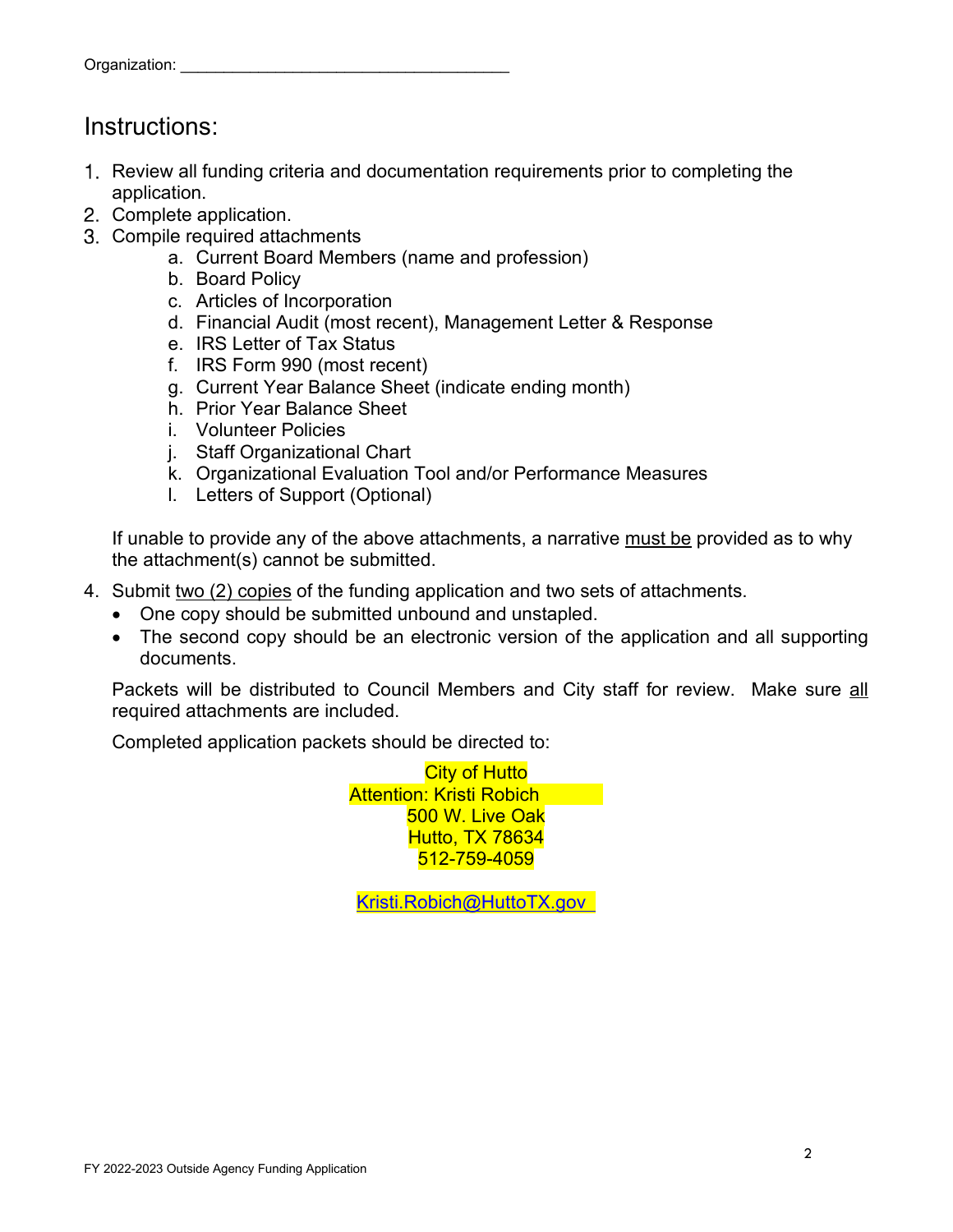### **City of Hutto Outside Agency Funding Criteria**

**Outside Agency Funding** – The City Council may fund a number of outside agencies and organizations that provide core services for the citizens of Hutto. The amount of funding received by each agency depends upon Council direction and the availability of funds. The City Council may fund up to 1.0% of the estimated General Fund revenues during the budget process.

**Funding Process -** All agencies shall have a standardized process for application, review, monitoring, and reporting. All agencies are required to submit applications for funding to the City during the budget process. Applications will include the following:

- a. Information about the organization including organization's purpose, charter, board of directors, etc.
- b. Copy of organization's financial policies.
- c. Copy of prior year's tax filing demonstrating non-profit status.
- d. Copy of prior year's audit or financial review for organizations whose operating budget exceeds \$100,000 annually.
- e. Agencies will need to provide a list and description of what the funding from the prior year was used for and program measures that indicate the increased success of the program due to the funding.

Funding of non-profit agencies through public funds require enhanced guidelines for spending and operations which shall include:

- a. Funding will typically be used for specific programs, rather than for general operating costs, and demonstrates the program's sustainability beyond a three-year funding period.
- b. The City shall have the ability to review financial reports to monitor how public funds are utilized by an organization.
- c. Other items may be addressed by the City Council as specified in each organization's Outside Agency Funding Agreement.

The Williamson County Crisis Center (Hope Alliance), Williamson County Children's Advocacy Center, and the Williamson County and Cities Health District will be considered a budgeted line-item. All other outside agencies and organizations will go through the Outside Agency Funding process.

The City Council will review requests from other agencies and award based upon available funding. Applications will be evaluated on the following criteria:

- a. Number of Hutto citizens served by the organization;
- b. Type of service provided and whether other organizations in the community provide the service;
- c. Availability of other funding sources for the organization;
- d. Demonstration of ability to adhere to the guidelines outlined by this policy;
- e. The City Council prefers to allocate funding based upon the following guideline:
	- 1) Education
	- 2) Quality of Life
	- 3) Social Services
	- 4) Public Health and Safety The City Council may provide additional funding above the designated 1.0% to support governmental organizations that provide public health and safety services to the Hutto Community. An example includes membership in the Williamson County and Cities Health District.

All funded agencies shall be required to submit quarterly reports with performance data unless otherwise specified.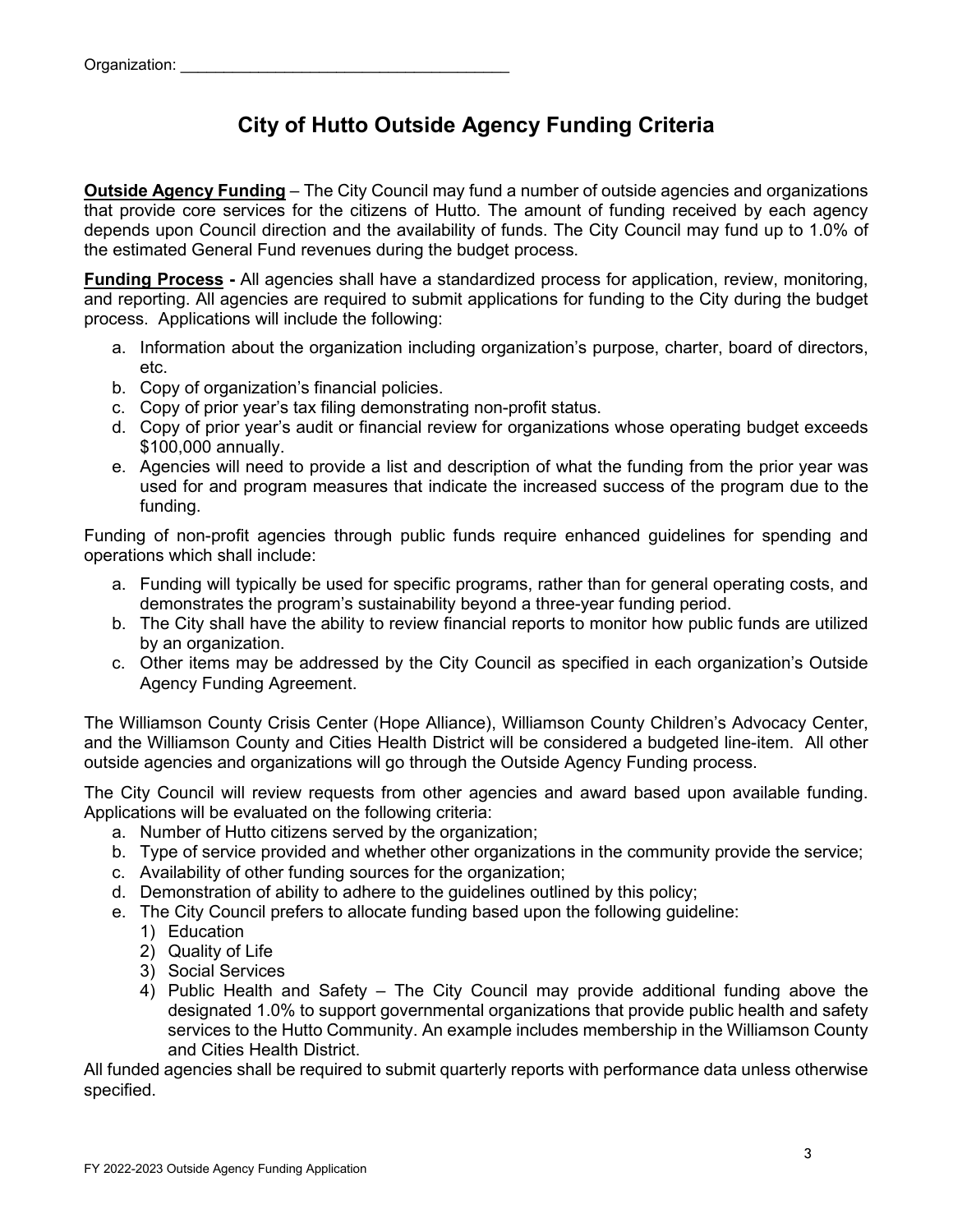### **Strategic Guide**

#### *Vision*

*Hutto, Texas is a family-friendly community that provides superior public safety, outstanding fiscal responsibility, diversified economy, and an exceptional quality of life.*

#### *Values*

*Responsible – We expect those acting on behalf of the organization to consistently show responsibility. Being responsible entails being trustworthy to do what is in the best interest of the community and the City organization and being accountable for our own individual actions.*

*Safe – We expect those acting on behalf of the organization to consistently have a high regard for the safety of all involved, including our residents, visitors, volunteers, employees, and their property. The value of safety includes actions taken to promote the safety of the public (i.e., police services, fire services, emergency medical services and the like) as well as design of our infrastructure, operational policies, and the working conditions provided to our employees. Recognizing that some elements of the work of the City of Hutto come with a level of inherent danger, our goal is to mitigate that danger to the extent reasonable.*

*Authentic – We expect those acting on behalf of the organization to act with authenticity. Hutto is a unique community with a particular history, culture and character, and being authentic entails being genuine in both words and deeds to both the individual character and the character of the community as a whole.*

*Progressive – We expect those acting on behalf of the City of Hutto to seek creative solutions to problems. Being progressive entails making use of new or different methods, opportunities, and ideas with the intention of advancing the practice or outcome farther and faster than it would under the status quo.*

#### *Strategic Focus Areas*

- 
- Well Balanced & Diversified Economy Quality of Life & Services
- Infrastructure & Growth
- Public Safety  **Fiscal Responsibility** Fiscal Responsibility
	-

#### *Objectives*

- *Generate a strategic path forward for enhancing the public safety apparatus, including police, fire and emergency medical services*
- *Create an aggressive, progressive economic development strategy for the community*
- *Maintain a positive and inspired workforce*
- *Enhance mobility within the city*
- *Enhance the overall governance of the community*
- *Construct and maintain infrastructure at the desired levels of service*
- *Ensure responsible fiscal stewardship through transparency and reporting*
- *Maintain an environment and quality of life that encompasses a safe, friendly, and entertaining atmosphere for all ages*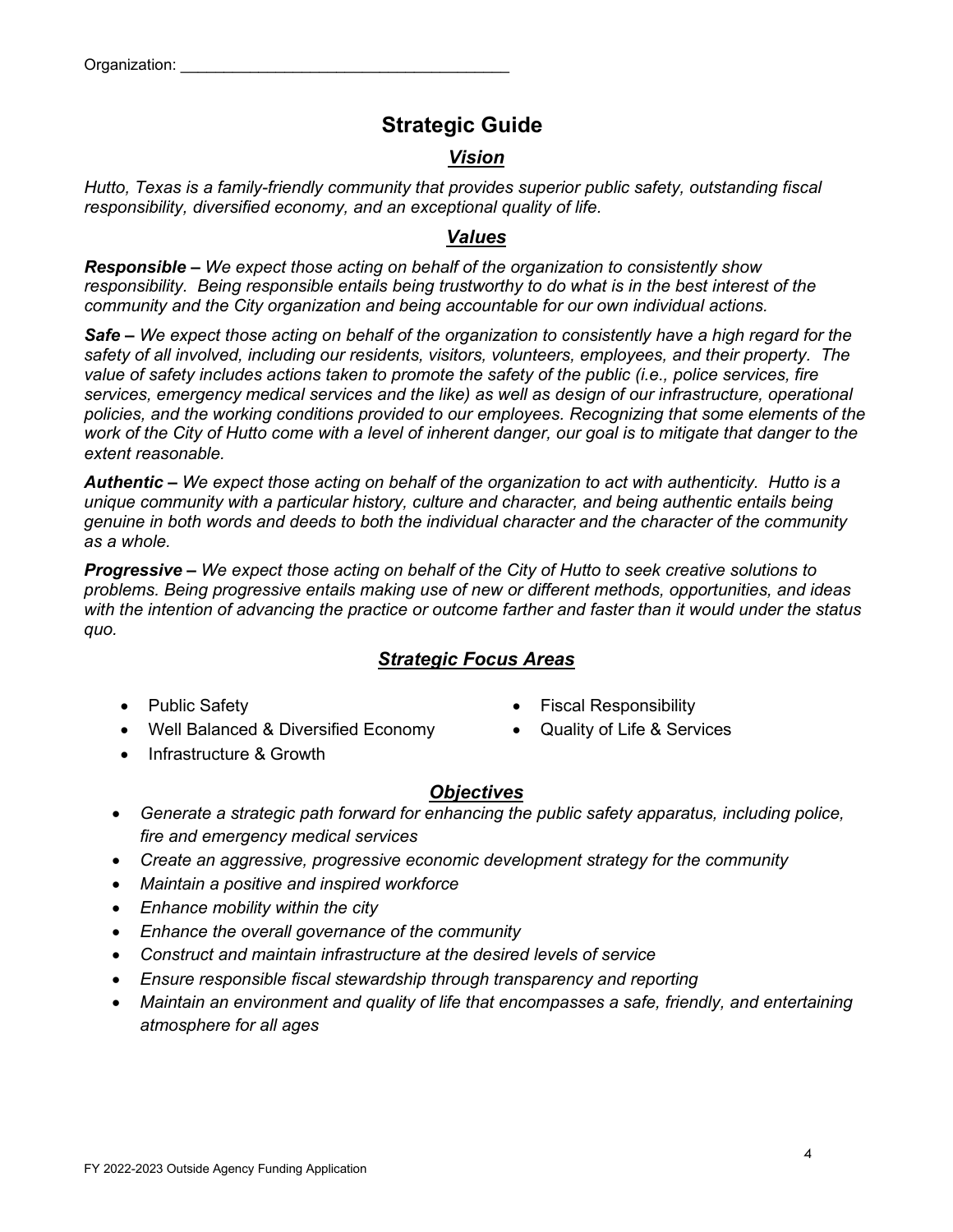# **City of Hutto Outside Agency Funding Application**

| Organization                                                                                              |                                     | Date                           |                 |
|-----------------------------------------------------------------------------------------------------------|-------------------------------------|--------------------------------|-----------------|
| <b>Proposal Writer</b>                                                                                    |                                     | <b>Title</b>                   |                 |
| <b>Contact Person</b>                                                                                     |                                     |                                |                 |
| <b>Mailing Address</b>                                                                                    |                                     |                                |                 |
| <b>Street Address</b>                                                                                     |                                     |                                |                 |
| Email                                                                                                     |                                     | Fax                            |                 |
| <b>Contact Phone</b>                                                                                      |                                     |                                |                 |
| Category (select one)                                                                                     | Education<br>Public Health & Safety | Quality of Life                | Social Services |
|                                                                                                           |                                     | <b>Funding Request Summary</b> |                 |
| Program/Agency Name:                                                                                      |                                     |                                |                 |
| Amount Requested (\$):                                                                                    |                                     |                                |                 |
| Other Funding Sources (\$): Includes other grants (local and national), CARES ACT Funding                 |                                     |                                |                 |
|                                                                                                           |                                     |                                |                 |
| Summary of Request (30 words or less):                                                                    |                                     |                                |                 |
|                                                                                                           |                                     |                                |                 |
| Has your organization received outside funding before? How much and how was the money spent?              |                                     |                                |                 |
|                                                                                                           |                                     |                                |                 |
| (For Staff/Committee Review Notes)                                                                        |                                     |                                |                 |
| Received by: ______________________________Department: ______________________________Date: ______________ |                                     |                                |                 |
|                                                                                                           |                                     |                                |                 |
| <b>Review Comments:</b><br>Recommendation(s):________________________                                     |                                     |                                |                 |
|                                                                                                           |                                     |                                |                 |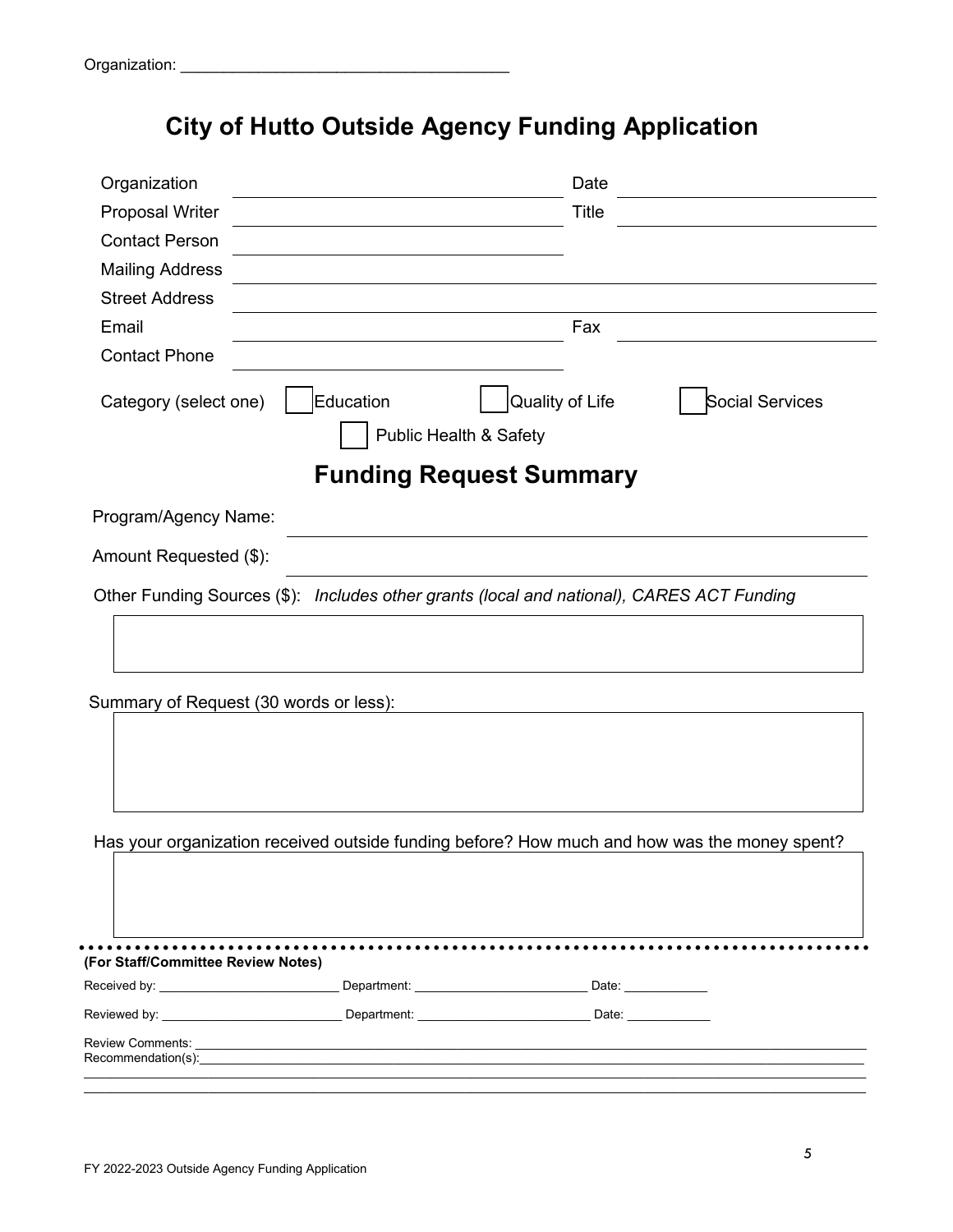# **Part One: Agency Overview**

### **Part 1A. Mission Statement and Overview of Organization**

1. Provide the Mission Statement of the Organization:

Provide an organizational overview and list the general goals and objectives of the organization: (75 words or less):

### **Part 1B. Non-Profit Status & Board Members**

1. List all members on the Board of Directors of the Agency, and indicate the member's position on the board, term, profession and City of residence *(attach Board Policy)*:

2. List the provider of accounting/audit services to the organization *(attach the latest financial audit)*:

3. Is the organization incorporated as a non-profit under the laws of the State of Texas? If so, please provide the date of incorporation *(attach Articles of Incorporation)*: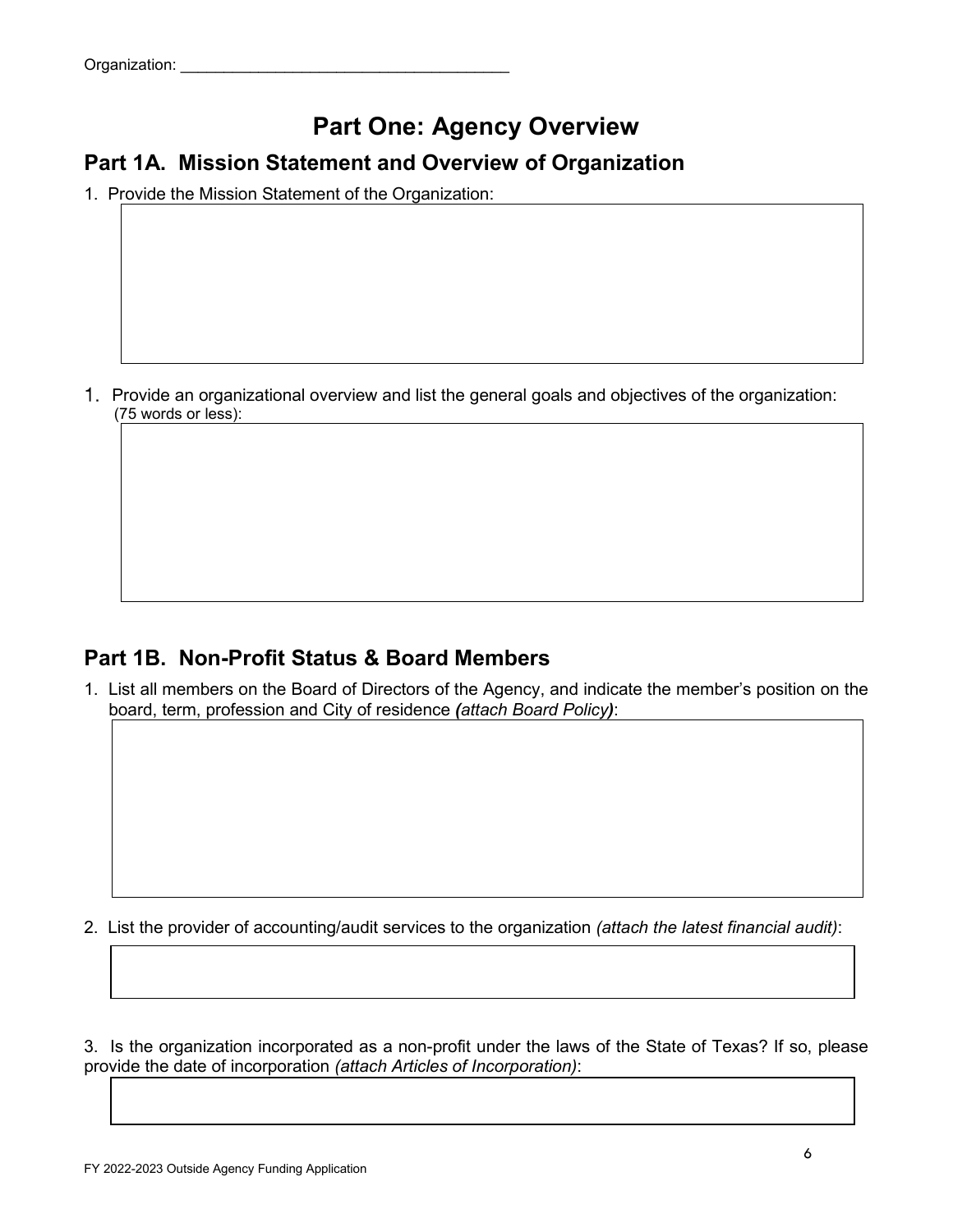4. Is the agency tax exempt under Internal Revenue Code Section 501(c)(3)? *(attach copy of IRS status letter)*:

### **Part 1C. Organizational Programs**

1. List all current programs the organization operates. Include a brief description of each program and list the intended benefits of each program. *(List current programs only. Please do not include new program(s) reflected in the funding being requested.)*

2. Of the total number of people you serve, what percentage are from the following residency areas:



### **Part 1D. Community Resources & Support**

1. Describe community financial support received. Include in-kind contributions such as donated goods or services.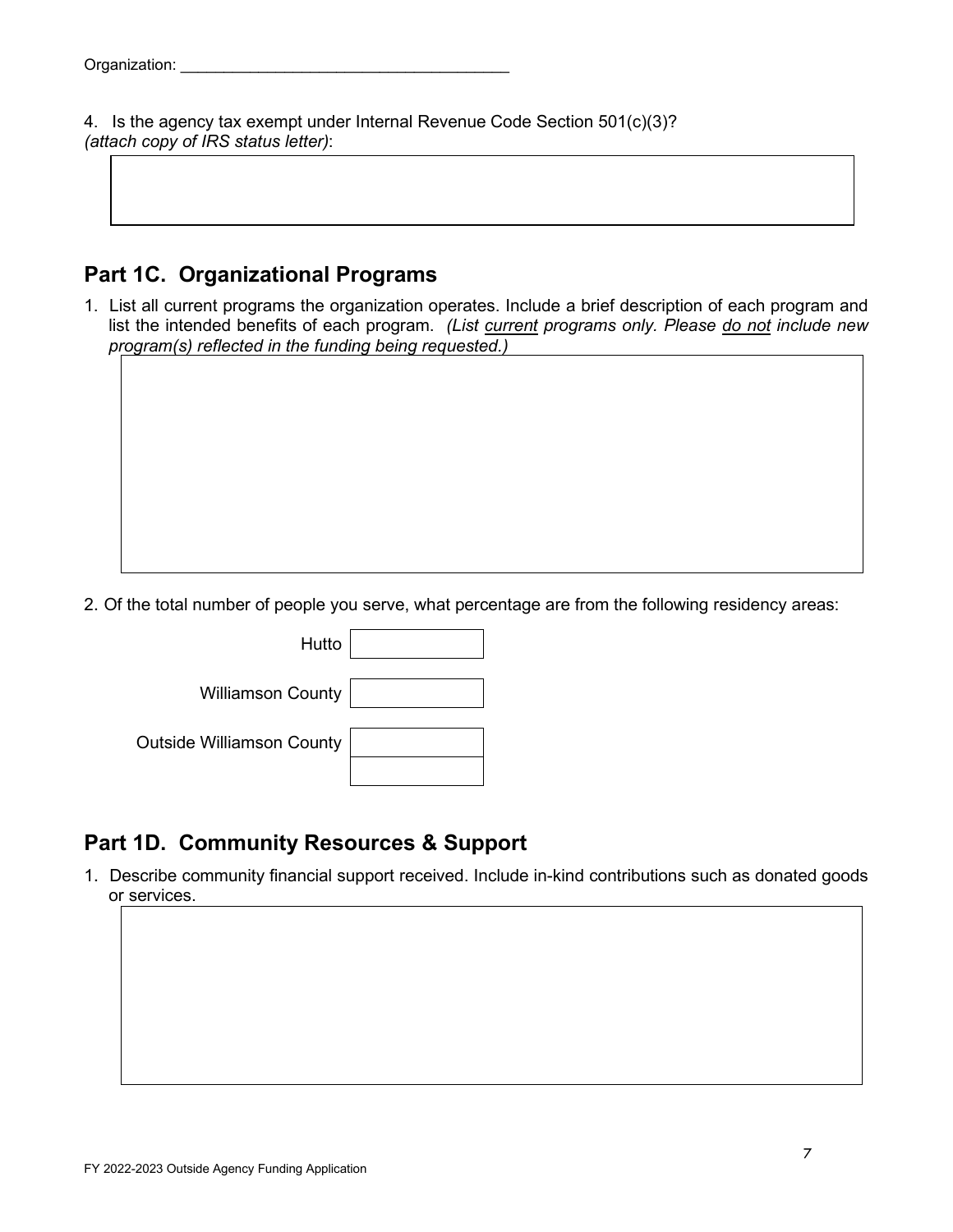2. Describe your organization's volunteer base *(number, total volunteer hours, duties performed, recruitment)*:

3. Describe any collaboration with other organizations (*formal agreements, memorandum of understanding, etc.)*:

4. List fundraising events and the outcomes for the past year.

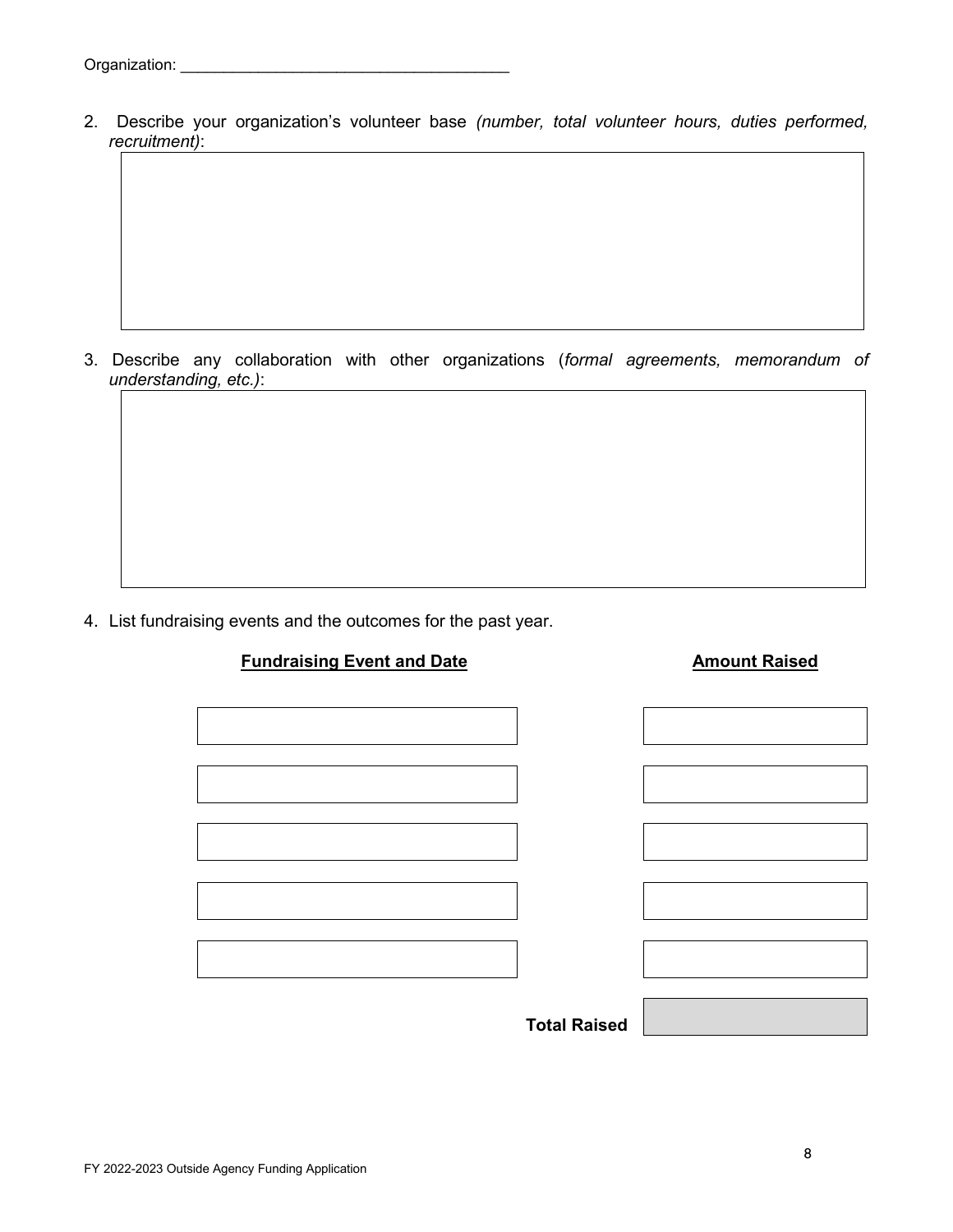5. Describe planned events and their anticipated outcome for the next year.

| <b>Fundraising Event and Date</b> | <b>Projected Revenue</b> |
|-----------------------------------|--------------------------|
|                                   |                          |
|                                   |                          |
|                                   |                          |
|                                   |                          |
|                                   |                          |
|                                   |                          |
|                                   |                          |
|                                   |                          |
|                                   |                          |

- **Total Projected Revenues**
- 6. Will the agency be able to continue to deliver service in the future without City funding? Describe the impact that a denial or reduction in City funding would have on the organization.

7. Is this organization the sole provider of this service in Hutto? List any entities that provide comparable services.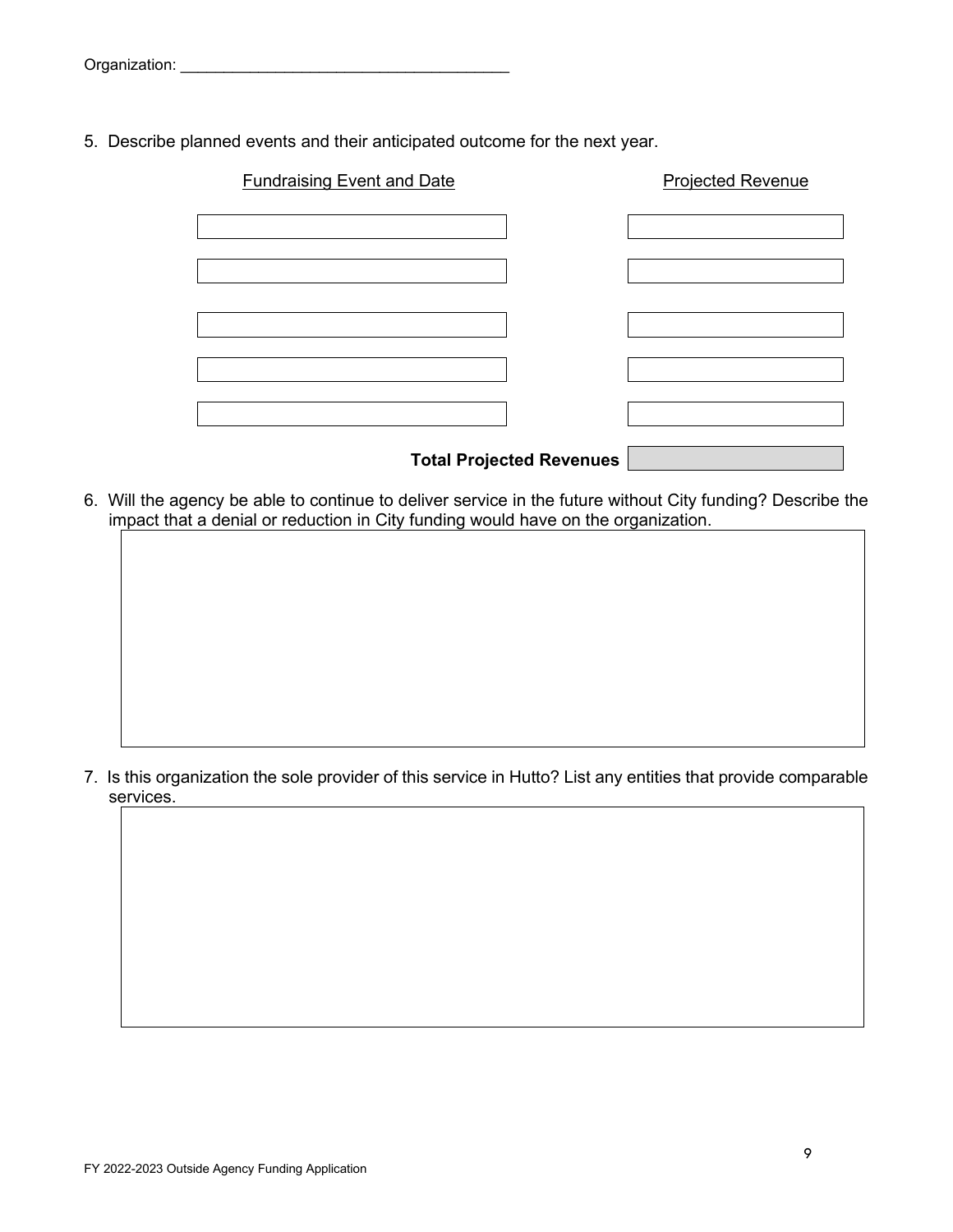# **Part Two: Funding Request**

### **Part 2A. Funding Proposal**

1. Describe how the agency proposes to use City funds. Be specific and detail how this funding will impact the citizens of Hutto. How does the funding request relate to the City's Strategic Vision?

### **Part 2B. Estimated City-Funded Expenditures for Program or Agency**

1. List itemized expenditures by category for this grant request. Be specific. This information will be used to compile funding agreements for approved grants.

| Category                         |                      | Amount       |
|----------------------------------|----------------------|--------------|
| Personnel                        |                      |              |
| Equipment                        |                      |              |
| <b>Utilities</b>                 |                      |              |
| Other expense categories (list): |                      |              |
|                                  |                      |              |
|                                  |                      |              |
|                                  |                      |              |
|                                  |                      |              |
|                                  | <b>Total Request</b> |              |
| 2. Is this a one-time request?   | $\Box$ Yes           | $\square$ No |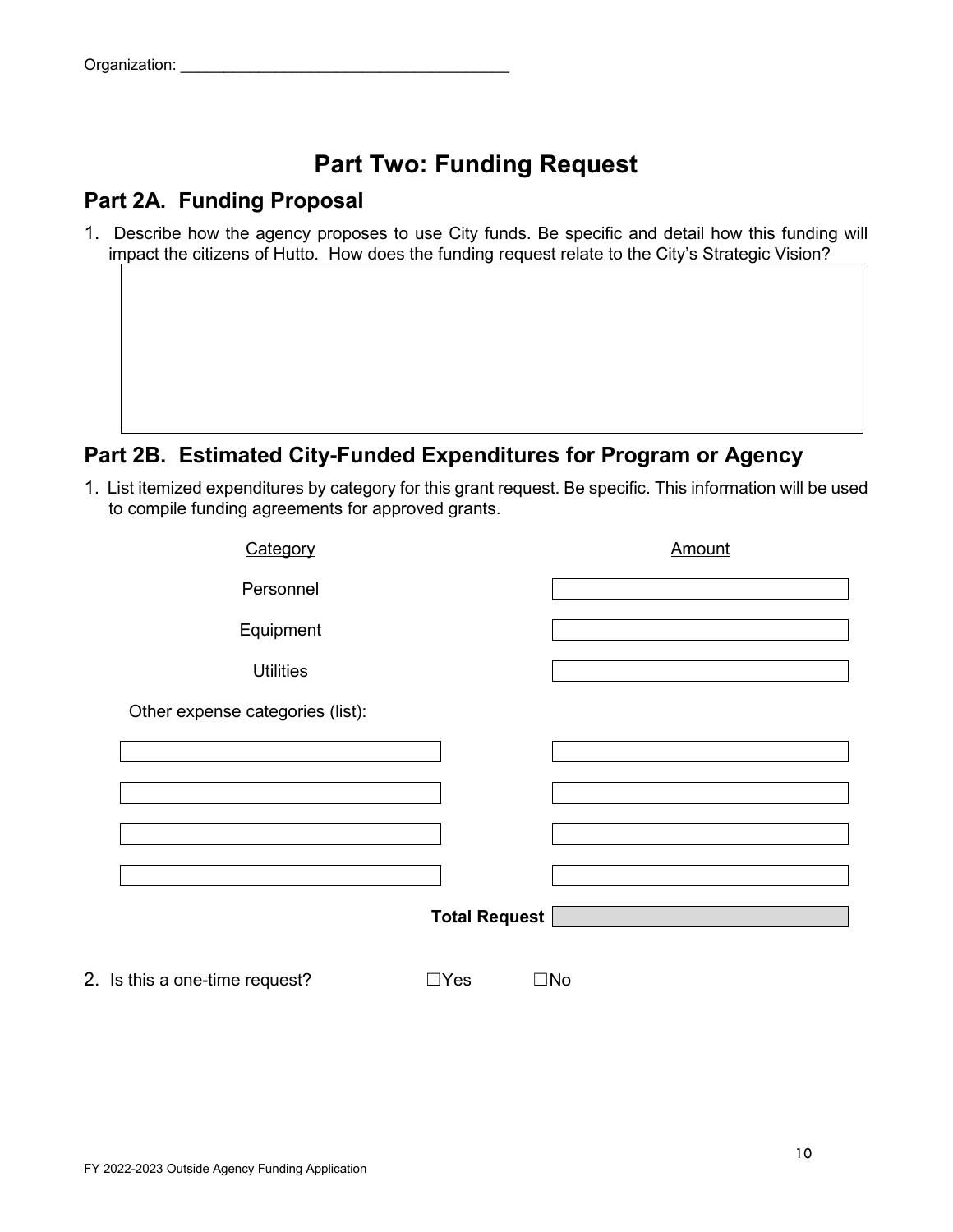3. Describe anticipated ongoing costs of this program for which funds may be requested in the future.

4. Is the organization requesting funds from other governmental entities, agencies, or other sources? If so, list all funding applied for and amount.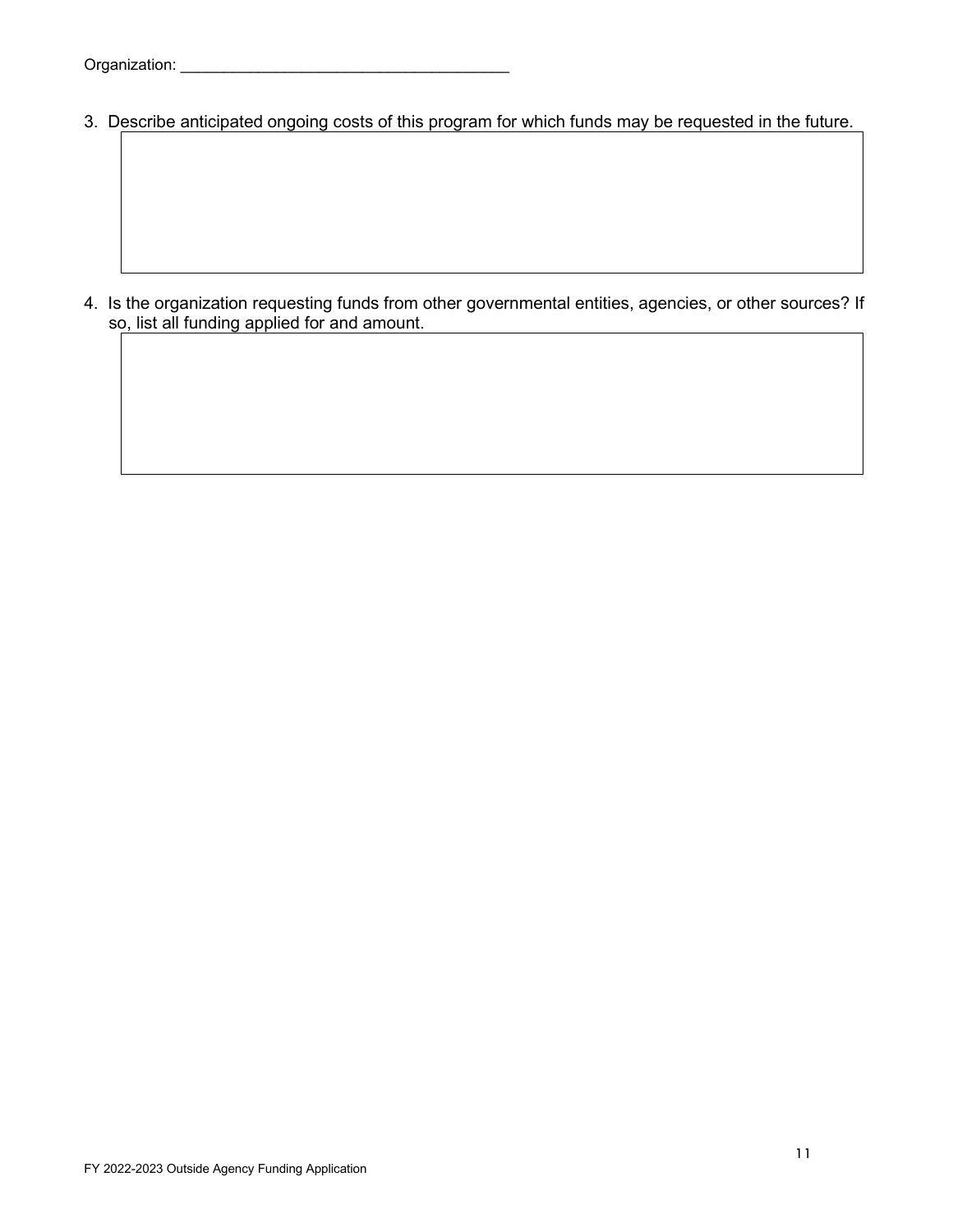### **Part 2C. Income Statement**

|               | <b>FISCAL YEAR</b>                                      |                      |
|---------------|---------------------------------------------------------|----------------------|
|               | <b>Revenue Source</b>                                   | <b>Agency Actual</b> |
| <b>Income</b> |                                                         |                      |
|               | Fees                                                    |                      |
|               | <b>Net Sales</b><br><b>Contributions</b><br>Individual  |                      |
|               | <b>Board</b>                                            |                      |
|               | <b>Foundations/Trusts</b>                               |                      |
|               | <b>Special Events</b>                                   |                      |
|               | <b>Organizations</b><br>Civic                           |                      |
|               | Corporate<br><b>Government Revenue</b><br>City of Hutto |                      |
|               | <b>Williamson County</b>                                |                      |
|               | Federal                                                 |                      |
|               | <b>State</b>                                            |                      |
|               |                                                         |                      |
|               | School district                                         |                      |
|               | <b>Other Local Sources</b>                              |                      |
|               |                                                         |                      |
|               | <b>Investment Income</b>                                |                      |
| <b>Other</b>  | In-kind contributions                                   |                      |
|               | <b>Total Income</b>                                     |                      |
|               |                                                         |                      |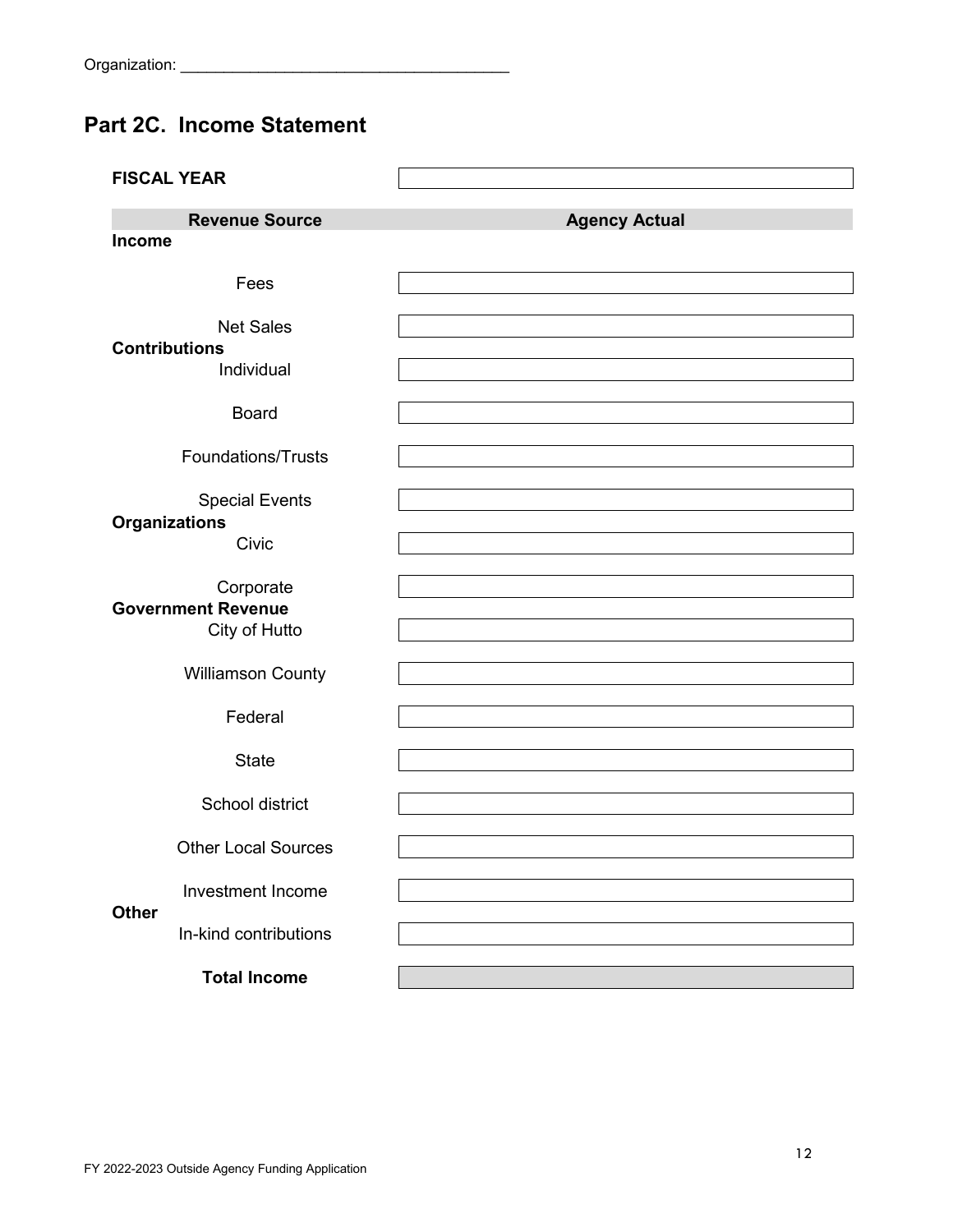# **Part 2D. Expense Report**

| <b>Expenses</b>                          | <b>Agency Actual</b>              |
|------------------------------------------|-----------------------------------|
| <b>Salaries &amp; Benefits</b>           |                                   |
| Supplies                                 |                                   |
| Maintenance                              |                                   |
| <b>Purchased Services</b>                |                                   |
| <b>Capital Outlay</b>                    |                                   |
| Other                                    |                                   |
| In-kind Expenses                         |                                   |
| <b>Total Operating Expenses</b>          |                                   |
|                                          | Surplus or (Deficit) <sup>1</sup> |
| <b>Fiscal Year</b>                       | <b>Agency Actual</b>              |
| Income - Expenses=                       |                                   |
| <b>Explain Income Statement deficits</b> |                                   |
|                                          |                                   |
|                                          |                                   |
|                                          |                                   |
|                                          |                                   |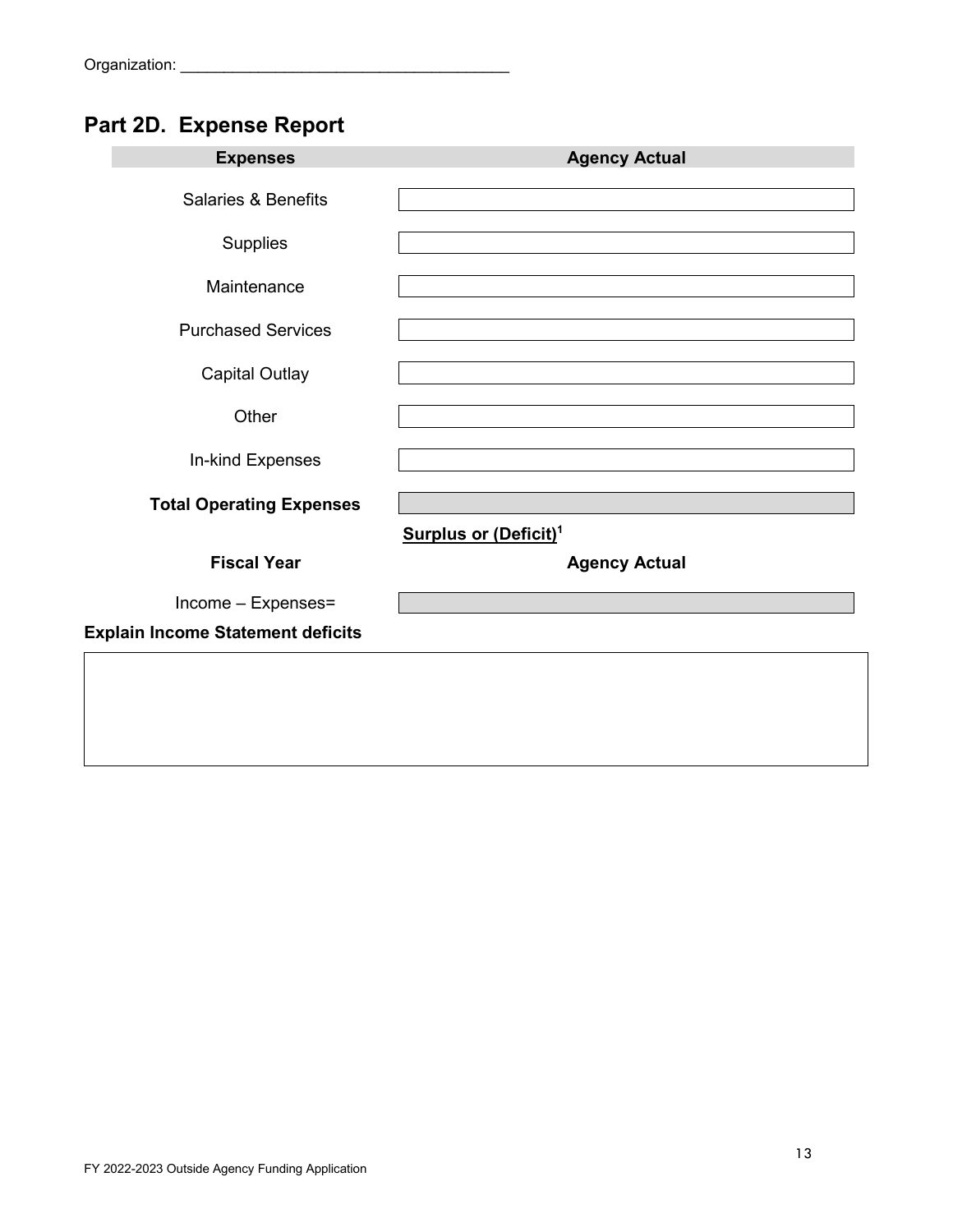### **Part 2E. Balance Sheet**

|                                       | <b>Current Fiscal</b> | <b>Prior Fiscal</b><br>Year________ |
|---------------------------------------|-----------------------|-------------------------------------|
| <b>Current Assets</b>                 | Year______            |                                     |
| Cash & Cash Equivalents               |                       |                                     |
|                                       |                       |                                     |
| Investments                           |                       |                                     |
|                                       |                       |                                     |
| Receivables                           |                       |                                     |
|                                       |                       |                                     |
|                                       |                       |                                     |
|                                       |                       |                                     |
|                                       |                       |                                     |
|                                       |                       |                                     |
|                                       |                       |                                     |
| <b>Prepaid Expenses</b>               |                       |                                     |
| <b>Total Current Assets</b>           |                       |                                     |
|                                       |                       |                                     |
| <b>Property &amp; Equipment</b>       |                       |                                     |
| Property and Equipment                |                       |                                     |
|                                       |                       |                                     |
| Accumulated depreciation              |                       |                                     |
|                                       |                       |                                     |
| <b>Total Property &amp; Equipment</b> |                       |                                     |
| <b>Other Assets</b>                   |                       |                                     |
|                                       |                       |                                     |
|                                       |                       |                                     |
|                                       |                       |                                     |
|                                       |                       |                                     |
| <b>Total Assets</b>                   |                       |                                     |
| <b>Current Liabilities</b>            |                       |                                     |
| <b>Accounts Payable</b>               |                       |                                     |
|                                       |                       |                                     |
| Current portion of long-term debt     |                       |                                     |
|                                       |                       |                                     |
| <b>Deferred Revenue</b>               |                       |                                     |
|                                       |                       |                                     |
| <b>Total Current Liabilities</b>      |                       |                                     |